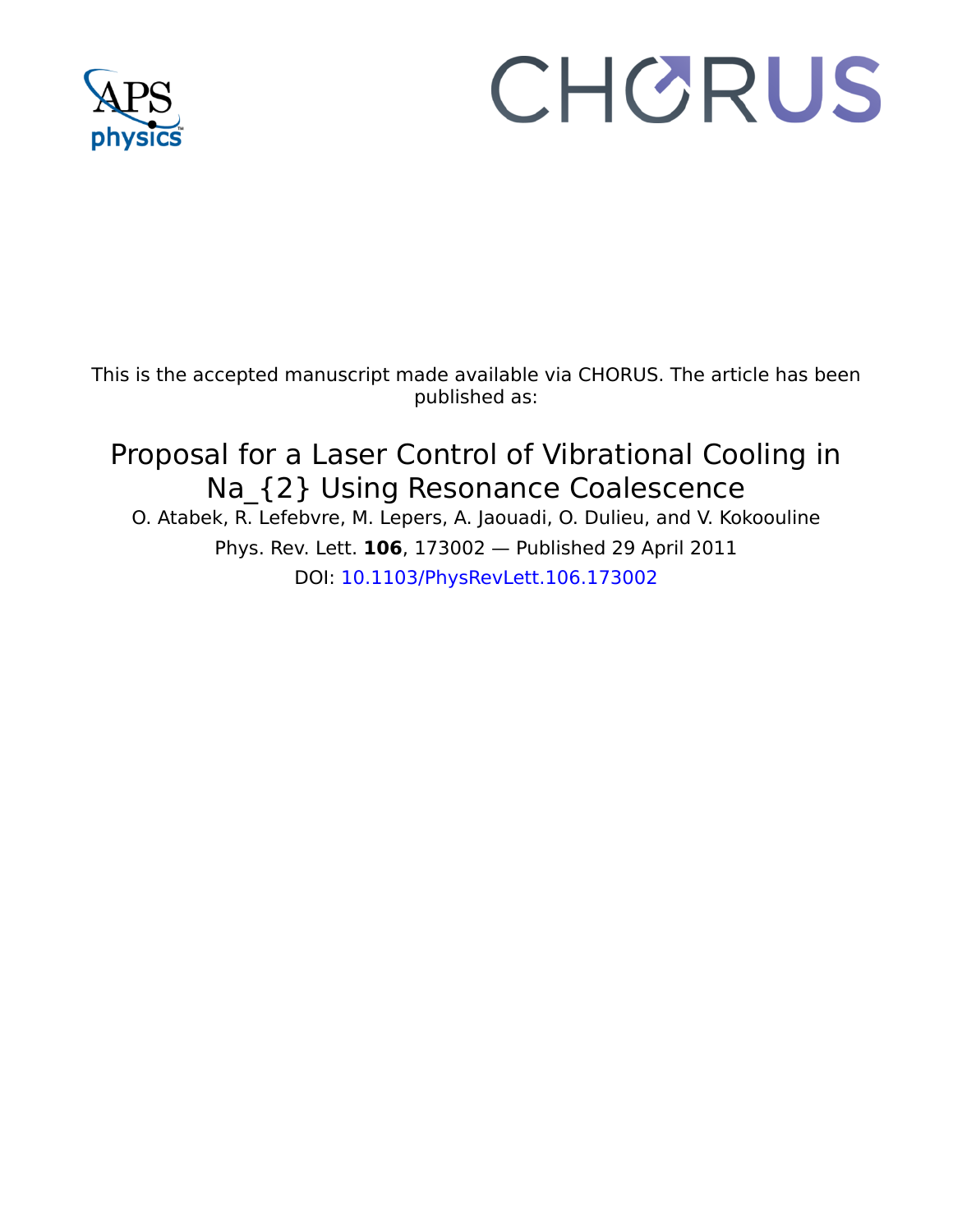## Proposal for a laser control of vibrational cooling in  $Na<sub>2</sub>$  using resonance coalescence

O. Atabek<sup>1</sup>, R. Lefebvre<sup>1,2</sup>, M. Lepers<sup>3</sup>, A. Jaouadi<sup>1,3</sup>, O. Dulieu<sup>3</sup>, and V. Kokoouline<sup>3,4</sup>

<sup>1</sup> Institut des Sciences Moléculaires d'Orsay, CNRS, Bât 350, Univ. Paris-Sud, 91405 Orsay France

 $2 U.F.R.$  de Physique Fondamentale et Appliquée,

Université Pierre et Marie Curie, 75321 Paris, France

 $3$ Laboratoire Aimé Cotton, CNRS, Bât. 505, Univ. Paris-Sud, 91405 Orsay, France

<sup>4</sup>Department of Physics, University of Central Florida, Orlando, FL 32816, USA <sup>∗</sup>

(Dated: April 4, 2011)

io for vibrational cooling of Na<sub>2</sub> referring to cascade transfers inversed to be robust up to a 78% rate against laser-induced dissociation numbers: 37.10.Mn, 37.10.Pq, 33.80.Gj, 42.50.Hz along a contour encircling the exceptional point, the resonances scalinge their quantum nature. Thus a laser controlled transfer of the probability durinty from one field-free vibrational level to another is achieved thro With a specific choice of laser parameters resulting into a so-called exceptional point (EP) in the wavelength-intensity parameter plane, it is possible to produce the coalescence of two Floquet resonances describing the photodissociation of the Na<sup>2</sup> molecule, which is one of the candidates for the formation of samples of translationnaly cold molecules. By appropriately tuning laser parameters along a contour encircling the exceptional point, the resonances exchange their quantum nature. Thus a laser controlled transfer of the probability density from one field-free vibrational level to another is achieved through adiabatic transport involving these resonances. We propose an efficient scenario for vibrational cooling of Na<sub>2</sub> referring to cascade transfers involving multiple EPs and predicted to be robust up to a 78% rate against laser-induced dissociation.

PACS numbers: 37.10.Mn, 37.10.Pq, 33.80.Gj, 42.50.Hz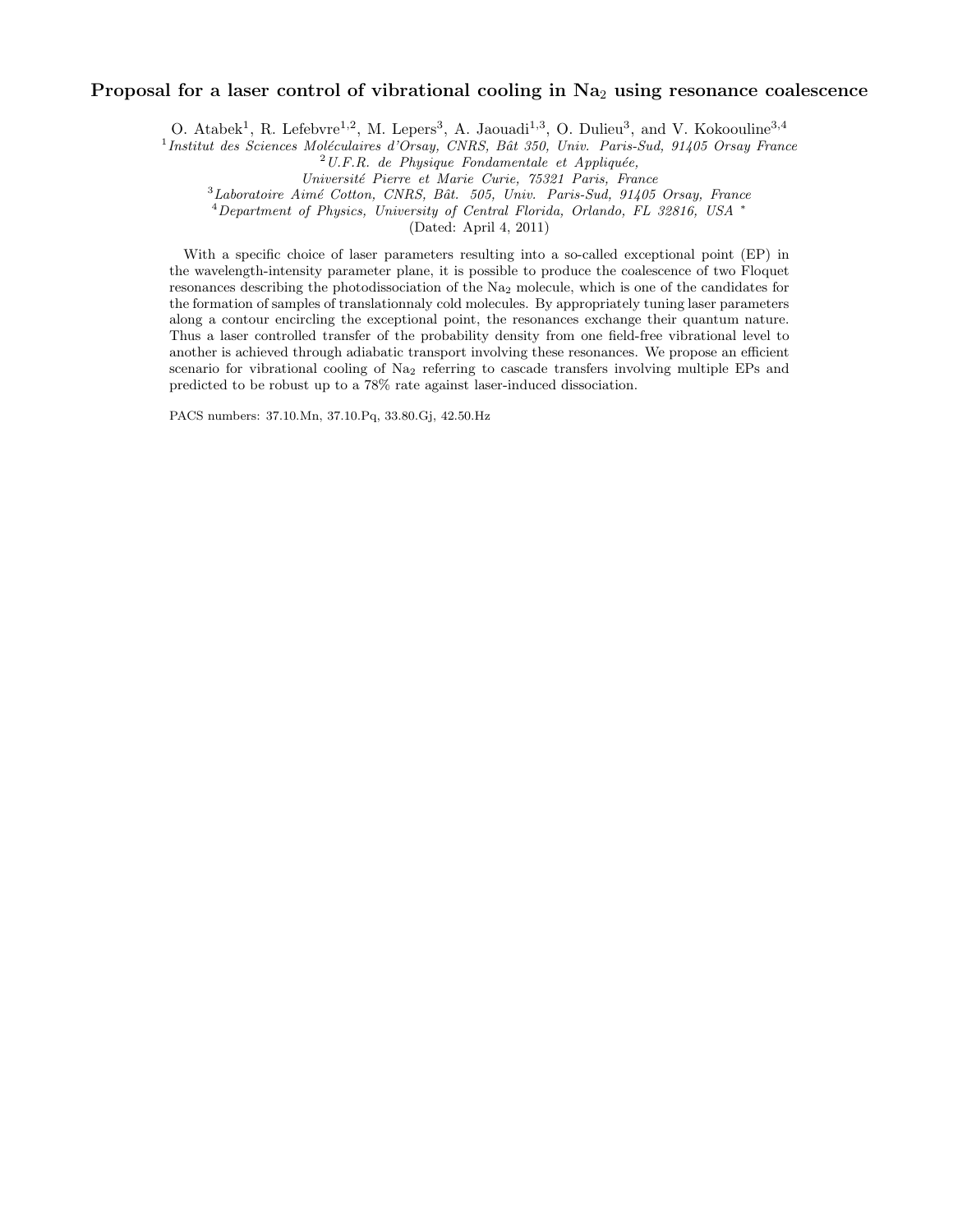Progress made during the last two decades in the cooling of quantum gases at ultracold temperatures down to the quantum degenerate regime has opened a possibility to study small molecules at the level of individual quantum rovibrational and hyperfine states [1, 2]. An important step in the experimental developments is the achievement of the deterministic manipulation of quantum states of small molecules, the formation of pre-selected quantum states and the control of the coupling between them. The variety of robust experimental techniques [3, 4] which are currently being developed may later be used as a tool set for many-body physics, high precision measurements and technological applications. Ultracold alkali-metal molecules are most often prepared in a distribution of vibrational levels of the singlet electronic ground state, or of the lowest triplet state. An important challenge is to create dense samples of ultracold molecules in a selected single quantum state. At present, there are several different techniques used to create and manipulate well-defined rovibrational and/or hyperfine states of diatomic molecules at ultralow temperatures, e.g. photoassociation  $(PA)$  [5], stimulated Raman adiabatic passage (STIRAP) [6–9], black-body radiation-assisted laser cooling [10, 11], or optical pumping by a broadband femtosecond laser [12, 13].

In this work we propose an alternative way for a deterministic manipulation of vibrational states of alkali-metal diatomic molecules, relying on adiabatic transfer of population using chirped picosecond laser pulses, blue-detuned with respect to an atomic transition frequency. The procedure is based on the coalescence of two resonances into a single one described in the Floquet formalism [14]. By coalescence we mean a situation of energetically degenerate resonances with, in addition, identical wave-functions. The laser-controlled vibrational transfer scenario consists in applying an electromagnetic field which couples the ground or a metastable electronic molecular state to an excited one. The induced resonances are identified through a series of complex eigenenergies of the Hamiltonian of the system, their imaginary part being related to their dissociation lifetime. With an appropriate choice of the laser parameters (intensity, wavelength) which is called an exceptional point (EP) [15, 16] of the parameter space, it is possible [17] to achieve a degeneracy of two such energies. By defining a loop encircling the EP in the laser parameter plane, the probability density of a field-free vibrational level is transferred to a lower one through the continuous adjustment of the energy and the width of a single resonance along the contour [18, 19]. Optimal times for a laser pulse to follow the loop are determined to ensure an adiabatic transfer. The proposed scheme is general. In the case of the  $Na<sub>2</sub>$  molecule chosen here, we demonstrate that the amount of molecules surviving to laser-induced photodissociation is as high as 78%, suggesting that this scheme is robust.

We consider the example of the Na<sub>2</sub> molecule in an excited vibrational level of its  $a^3\Sigma_u^+(3^2S+3^2S)$  lowest triplet electronic state (referred to as state  $u$ ). The formation of ultracold sodium molecules has been demonstrated in Ref. [20], and therefore the present application represents a realistic situation. The same technique can be applied to other diatomic molecules, especially to alkali dimers, with only small changes due to the similarities of their potentials. The laser-controlled vibrational transfer scenario consists in applying an electromagnetic field with wavelength around 560 nm that couples state u with the  $(1)^3\Pi_q(3^2S+3^2P)$  excited electronic state, labeled g below.

Hereafter we refer to a model describing a rotationless field-aligned molecule in one spatial dimension (the internuclear distance R) and involving only two electronic states  $|u\rangle$  and  $|g\rangle$  whose Born-Oppenheimer (BO) potential energy curves  $V_u^{BO}(R)$  and  $V_g^{BO}(R)$  are displayed in Fig. 1a, b. Among all electronic states of Na<sub>2</sub>, the chosen  $|u\rangle$  and  $|g\rangle$ states present a favorable curve crossing situation at the laser wavelengths used to couple them (Fig. 1c). The frozen rotation assumption can be validated by considering the long rotational periods of Na<sub>2</sub> (estimated as hundreds of ps) as compared with the pulse durations under consideration (less than 2 ps). The time-dependent wave function of the system is expanded on these two states

$$
|\Psi(R,t)\rangle = \chi_u(R,t)|u\rangle + \chi_g(R,t)|g\rangle, \qquad (1)
$$

with the unknown functions  $\chi_u$ ,  $\chi_g$  accounting for the field-assisted nuclear dynamics. When the interaction of the molecule with an electromagnetic field with leading frequency  $\omega$  is described by a time-periodic Hamiltonian, applying the Floquet ansatz, the two-component solution of the time-dependent Schrödinger equation (TDSE) can be written as

$$
\begin{bmatrix}\n\chi_u(R,t) \\
\chi_g(R,t)\n\end{bmatrix} = e^{-iE_F t/\hbar} \begin{bmatrix}\n\phi_u(R,t) \\
\phi_g(R,t)\n\end{bmatrix}
$$
\n(2)

where  $E_F$  is the Floquet quasi-energy. The periodicity in time of  $\phi_k(R, t)$   $(k = u, g)$  allows us to expand these functions in Fourier series

$$
\phi_k(R,t) = \sum_{n=-\infty}^{+\infty} e^{in\omega t} \varphi_k^n(R).
$$
\n(3)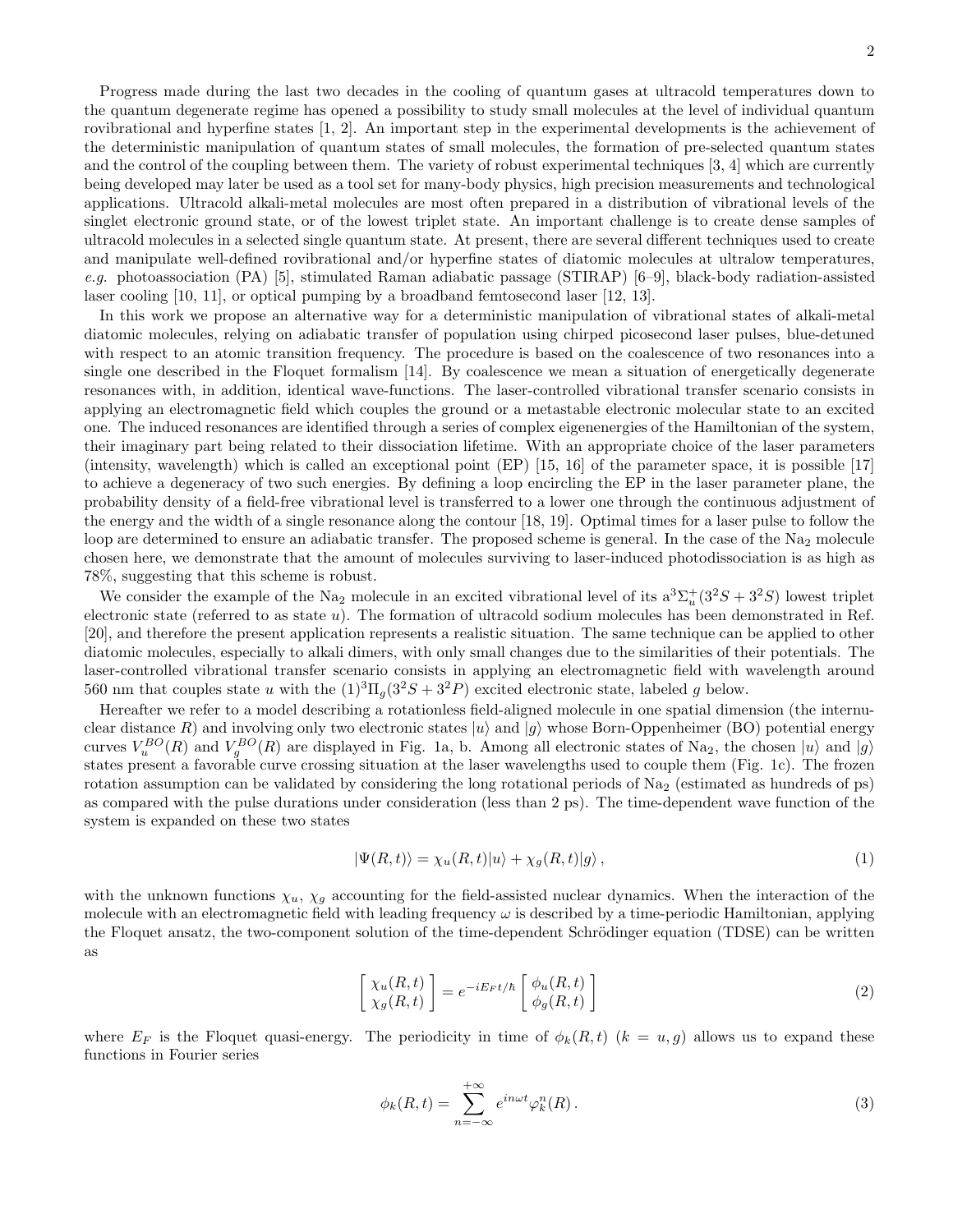

FIG. 1. (Color online) Na<sup>2</sup> potential curves in field-free (a,b) and field-dressed representations (c) with the absorption of a photon  $(\hbar\omega = 0.0808 \text{ a.u.}$  or wavelength  $\lambda = 564 \text{ nm}$ ) and the laser field intensity  $(I = 0.35 \text{ GW/cm}^2)$ . V<sub>±</sub> (black dashed lines) are the adiabatic potentials with their corresponding levels (dashed horizontal lines).

Finally, adopting the length-gauge and the long-wavelength approximation for the matter-field coupling, the Fourier components  $\varphi_k^n(R)$  are given as solutions of the set of coupled differential equations resulting from the TDSE, exemplified by the general form, for all  $n \vert 14 \vert$ 

$$
\[T + V_{u,g}^{BO} + n\hbar\omega - E_F\] \varphi_{u,g}^n - 1/2 \mathcal{E}_0 \ \mu(R) \Big[ \varphi_{g,u}^{n-1} + \varphi_{g,u}^{n+1} \Big] = 0,\tag{4}
$$

where  $T = (-\hbar^2/(2\mathcal{M}))(d^2/dR^2)$  is the usual radial kinetic energy operator and M is the reduced mass. The transition between the u and g states is governed by the R-dependent molecular transition dipole moment  $\mu(R)$  [21, 22]. The laser is characterized by the linearly-polarized electric field  $\mathcal{E}(t) = \mathcal{E}_0 \cos(\omega t)$ , the wavelength  $\lambda = 2\pi c/\omega$  and the intensity  $I \propto \mathcal{E}_0^2$ . Solutions with boundary conditions appropriate for resonance calculations [14] produce complex quasienergies of the form  $E_F = E_R - i\Gamma_R/2$ , where  $\Gamma_R$  is the resonance width related to its decay rate. The single photon processes are described using the two diabatic channels u and g, with field-dressed potentials  $V_u(R) \equiv V_u^{BO}(R)$ ,  $V_g(R) \equiv V_g^{BO}(R) - \hbar \omega$  (Fig.1c), and with wave functions  $\varphi_u^0(R)$  and  $\varphi_g^{-1}(R)$ , designated briefly as  $\varphi_u(R)$  and  $\varphi_g(R)$ . It is of course possible, for each value of the coordinate  $R$ , to obtain, through a linear transformation, the functions associated with the adiabatic potentials  $V_-(R)$ ,  $V_+(R)$  (Fig.1c) resulting from the diagonalization of the diabatic potential matrix after accounting for the matter-field interaction [23].

The adiabatic potentials are very useful for the interpretation of resonances induced by high-intensity electromagnetic fields, which fall in two categories [26]: (i) the Feshbach-type (FT) resonances associated with the levels of the  $V_{+}(R)$  potential well interacting with the continuum of the  $V_{-}(R)$  potential; (ii) the *shape-type* (ST) resonances associated with the levels of the  $V_-(R)$  potential, decaying through or above the barrier and still interacting with  $V_{+}(R)$  by residual non-adiabatic kinetic couplings. The horizontal lines in Figure 1c indicate positions of bound and quasi-bound levels obtained after solving the Schrödinger equation for the corresponding one-channel adiabatic (black) or diabatic (red) potential curves. The dashed lines are zeroth order approximations for FT and ST resonances (respectively accommodated by V<sub>+</sub> and V<sub>−</sub>). The energy of FT resonances increases with intensity, as the adiabatic potentials split further and further; these resonances ultimately merge with the vibrational levels of  $V_{+}(R)$ of vanishing width. Increasing the intensity has an opposite effect on ST resonances. As a consequence of the barrier lowering of the  $V_-(R)$  potential, their energy is decreasing, while their width increases.

EPs result from the coalescence (*i.e.*, complex energy degeneracy) of FT and ST resonances [24]. In order to locate them, we calculate the resonance energies as a function of intensity for various values of the wavelength [17, 24]. Our best estimate (within two digits of accuracy) for the parameters leading to coalescence of  $(v + 1, v)$  pairs with  $v = 2$ or 3 taken as an illustrative example of this wavelength region, is  $\lambda_{EP} = 562.53$  (or 558.43) nm and  $I_{EP} = 0.332$ (or 0.353) GW/cm<sup>2</sup>. For  $\lambda \leq \lambda_{EP}$  the widths of the FT and ST resonances as a function of intensity, exhibit an avoided crossing, while the energies cross each other at the EP. The reverse situation occurs for  $\lambda \geq \lambda_{EP}$ , which is a general morphological signature of an EP [24]. A workable control scheme consists in applying a chirped pulse which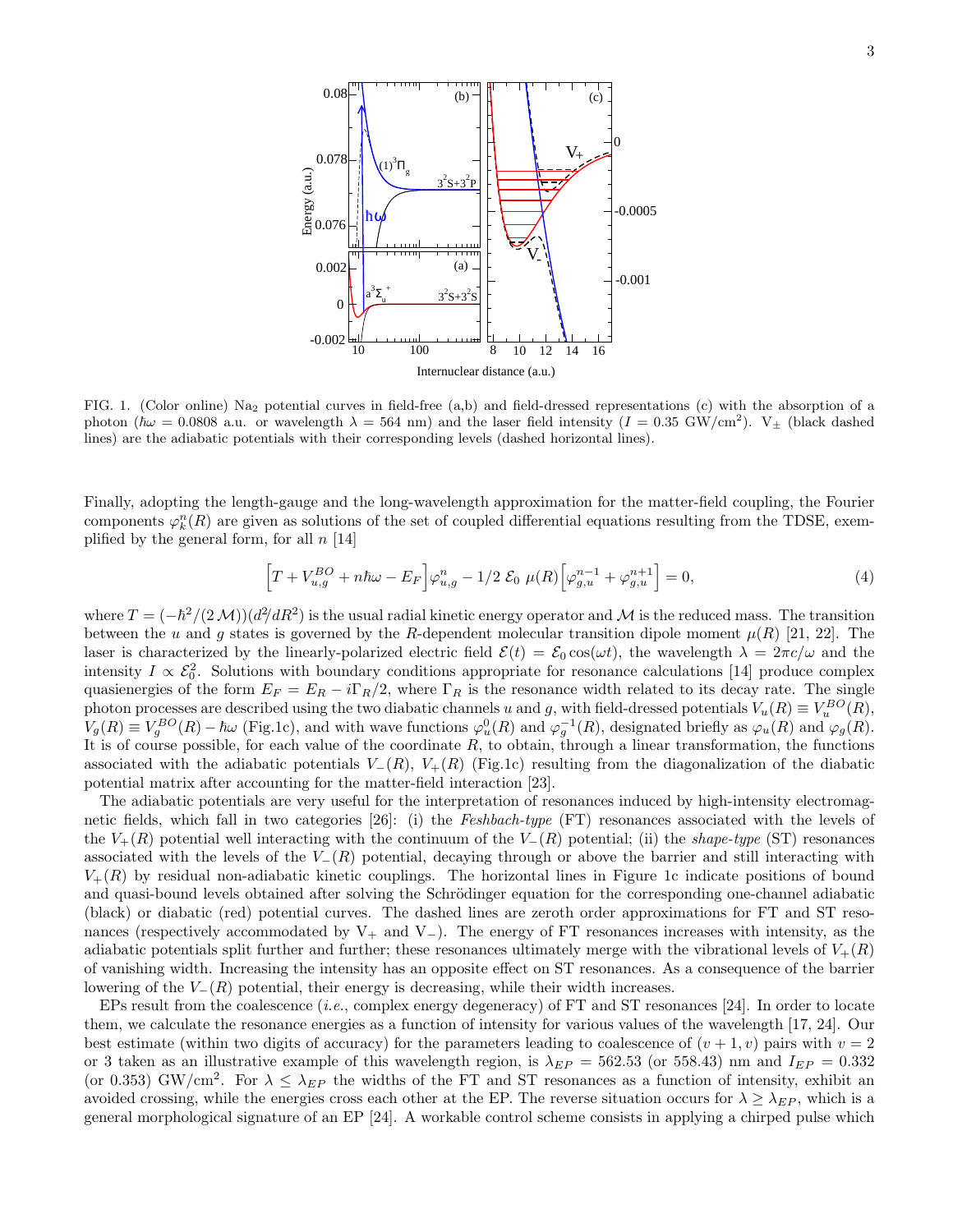

FIG. 2. (Color online) (a) Laser pulses encircling either single EPs (black, dashed lines) or two EPs (red solid line), (b) Energy trajectories for the down  $v = 4, 3, 2$  (dashed lines) or up  $v = 2, 3, 4$  (solid lines) transfers, (c) Survival probabilities after 800 fs adiabatic pulses for two vibrational quanta transfers  $(v = 4 \text{ to } 2)$ : Using either a single 800 fs pulse with multiple EP cascade transfers (red solid line) or two 800 fs pulses successively transferring from  $v = 4$  to 3 and  $v = 3$  to 2 (black dashed lines). Is also indicated the survival probability for the single quantum up transfer  $v = 3$  to 4 (black solid line). The end of the first pulse is indicated by the thin vertical line.

adiabatically transfers the probability density from one field-free vibrational level to another, following a contour around the EP in the laser parameter plane [18], as shown in Fig.2a. Adiabaticity refers here to a strategy consisting in the transport of a field-free vibrational level on a single laser-induced resonance, following it in time until it changes its label and ends up into another single vibrational level, when the field is over. This requires a laser pulse duration  $t_f$  that exceeds an intrinsic time scale of the system, related here to a typical energy separation  $\Delta E_v$  within the vibrational spectrum, *i.e.*,  $\hbar/\Delta E_v$  [25]. The laser bandwidth is narrow enough to avoid resonance mixing, except in the vicinity of the EP, where a strategy consisting in an adiabatic (energy) separation of a two-dimensional sub-space built on the pair of resonances participating to the EP, from all the others, should be applied. The resulting penalty, when taking a long duration laser pulse, is a possible depletion of molecular bound states. It is thus very important to reach a compromise between adiabaticity and the requirement for a dissociation not to be complete along the contour. We have built such contours with an intensity and a wavelength obeying to a simple relation

$$
I = I_{max} \sin(\phi/2), \qquad \lambda = \lambda_0 + \delta \lambda \sin(\phi), \qquad (5)
$$

to encircle either a single EP or simultaneously the two EPs, as shown in Fig. 2a, aiming in single or double vibrational quantum transfers. The parameter  $\phi$  is continuously and linearly changing with time from 0 (at  $t = 0$ ) to  $2\pi$  (at  $t = t<sub>f</sub>$ ). It is important to emphasize the experimental feasibility of such picosecond laser pulses in the visible domain, with a chirped wavelength centered on 560 nm, variations not exceeding 1% and a rather modest intensity, less than  $0.5 \text{ GW/cm}^2$ . The robustness of the method results from the fact that the requirement is solely to encircle the EP, without any specific consideration on the precise shape of the loop itself. This is compatible with some uncertainty on the EP position and also with a default to alignment of the molecules. Actually, molecules not aligned along the laser polarization direction, would experience, for a given intensity, a lower radiative interaction which may be compensated by a loop extending to higher intensity regions. Fig. 2 shows the loops in the parameter plane (a) and the resulting trajectories in the energy plane (b). The trajectories going from  $v = 2$  to 3 and  $v = 3$  to 4 on one hand, and those going from  $v = 4$  to 3 and  $v = 3$  to 2 on the other hand, involve quite different rates, in agreement with the previous analysis of ST and FT resonances.

In order to estimate the fraction of non-dissociated molecules left after the pulse is over, we refer to the adiabatic Floquet theory [26, 27]. This assumes that the chirped laser pulse envelope and its frequency vary sufficiently slowly with time such that the overall fraction of non-dissociated molecules  $P_{ND}$  is given by [26]

$$
P_{\rm ND}(t) = \exp\left[-\hbar^{-1} \int_0^t \Gamma_R(t') dt'\right] \quad . \tag{6}
$$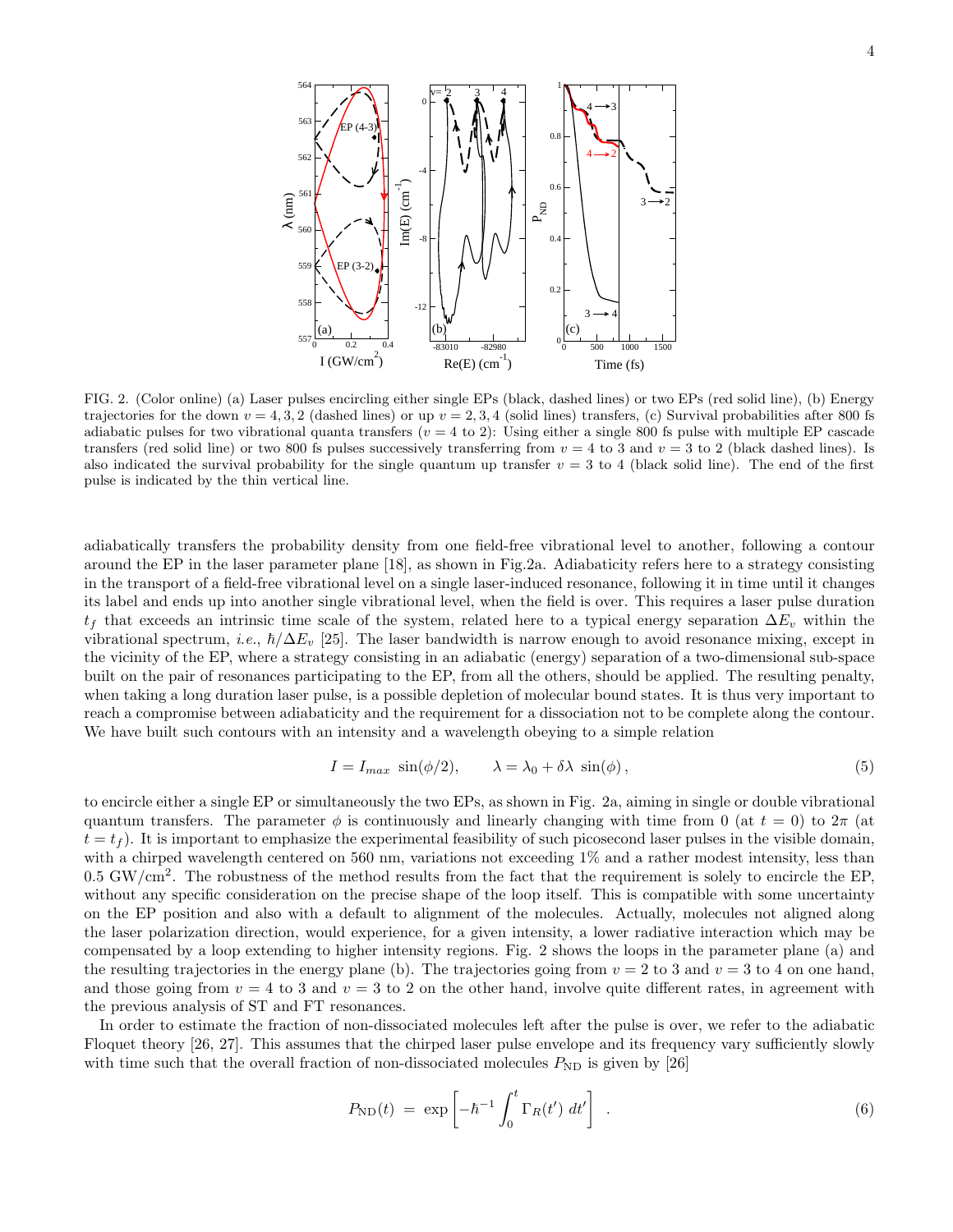Here,  $\Gamma_R(t)$  is associated with the relevant Floquet quasi-energy calculated using the instantaneous field parameters at time t. We present in the left panel of Fig. 2c  $P_{ND}$  for two cases: either starting from  $v = 3$  to reach  $v = 4$ , or the reverse process, for a laser duration  $t_f \approx 800$  fs compatible with adiabatic transport. The results differ drastically. As already mentioned, the interpretation relies on the nature of the instantaneous resonance states created during the pulse. In the first case, the resonances involved in the adiabatic transport from  $v = 3$  to  $v = 4$  are ST, with large values of the decay rate. For the transfer  $v = 4$  to  $v = 3$  the situation is opposite, involving FT resonances. Therefore there is a better chance to preserve the molecules from dissociating when the transfer amounts to a decrease of the vibrational quantum number.

The ultimate goal for this and future similar studies is molecular vibrational cooling using a purification scheme to obtain a single ro-vibrational state, by successive transfers starting, for instance, from an initial distribution originating from photoassociation and involving a few excited vibrational levels. In this respect two strategies could be evoked. A realistic scheme would be to consider several chirped pulses, encircling a single EP at a time, monitoring thus the vibrational transfer between two adjacent resonances  $v + 1$  and v. Such a pulse will only affect the other vibrational populations v' in terms of a decay in the dissociation continuum, without any interstate transfer. The residual populations, after the first pulse is over, could then be transferred, step by step, to state  $v$  (with ultimately  $v = 0$ ) using successive pulses, encircling the corresponding relevant EPs. Staging this two-pulse strategy for the pairs  $v = (4, 3)$  and  $v = (3, 2)$  ends up in a two vibrational quantum transfer from  $v = 4$  to 2. The efficiency is about 58% as indicated in Fig. 2c. But a more direct strategy would be to shape a single chirped pulse to encircle several EPs between successive resonances allowing cascade transfers from  $v+n$  to v. For our typical example, the result displayed in Fig. 2c leads to a much better efficiency of 78%. Finally, this last technique would present an evident advantage over others, such as STIRAP, which manipulate only two vibrational populations at a time, with restrictions due to propensity rules. In addition, STIRAP is not fully appropriate for cooling purposes as it does not offer a dissociation channel where the entropy goes.

A crucial result of this work is that at the end of the pulse more than 78% of the molecules survive the dissociation. The importance of this result can be understood by comparing with a similar vibrational transfer control in lighter molecular systems such as  $H_2^+$  [17]. Due to a much higher density of levels, resonance coalescence in Na<sub>2</sub> are obtained for much lower laser intensities. As a result the resonances participating in the adiabatic transfer process have widths of the order of ten cm<sup>-1</sup> while, in the case of  $H_2^+$ , they reach a thousand of cm<sup>-1</sup>, leading thus to a much better protection against dissociation for Na2. However, a high density of levels requires longer pulse durations, for the adiabaticity to be safely implemented. More precisely, 50 fs pulse is long enough for an adiabatic transfer in  $H_2^+$ , whereas about 1 ps is necessary for the same adiabaticity to be achieved in  $Na<sub>2</sub>$ , which is thus submitted to laser interaction (inducing its dissociation) for a duration about 20 times longer than  $H_2^+$ . Despite this fact, the long lifetimes of Na<sub>2</sub> Feshbach resonances on which the vibrational transfer relies are such that 78% of Na<sub>2</sub> molecules remain non-dissociated at the end of the pulse, as compared to only 10% in the case of  $H_2^+$ . It is worth noticing that there are other lifetime-limiting processes competing with the photodissociation, namely spontaneous emission (for the  $(1)^3\Pi_q$  state) and the dimer-atom inelastic collisions between Na and Na<sub>2</sub>. The Na<sub>2</sub> lifetimes associated with these processes are much larger than 1 ps, of the order of a few ns for the spontaneous emission and a few seconds for inelastic atom-dimer collisions.

We have shown that selective vibrational transfer leading to vibrational cooling is possible using resonance coalescence (exceptional points) in laser-induced photodissociation/photoassociation of a molecular system using a rather simple experimental technique. This is illustrated for the case of  $Na<sub>2</sub>$  with realistic laser parameters. We emphasize that the population is selectively transferred from one vibrational state to another, except for a fraction (about 20%) that has decayed in the dissociation continuum. The proposed scheme can be applied to other molecular species like Cs<sub>2</sub> or Rb<sub>2</sub>, because the wavelength and the amplitude of the applied electric field are two parameters giving considerable freedom to manipulate the resonance quasienergies originating from a rather high density of vibrational levels.

This work was done with the support of Triangle de la Physique (project 2008-007T-QCCM: Quantum Control of Cold Molecules), and of National Science Foundation under grant PHY-0855622. OA also acknowledges partial support from France-Canada CFQCU Project 2010-19.

<sup>∗</sup> O. Atabek: osman.atabek@u-psud.fr

<sup>[1]</sup> S. Ospelkaus et al., Faraday Discuss. 142, 351 (2009).

<sup>[2]</sup> J. G. Danzl et al., Nature Phys. **6**, 265 (2010).